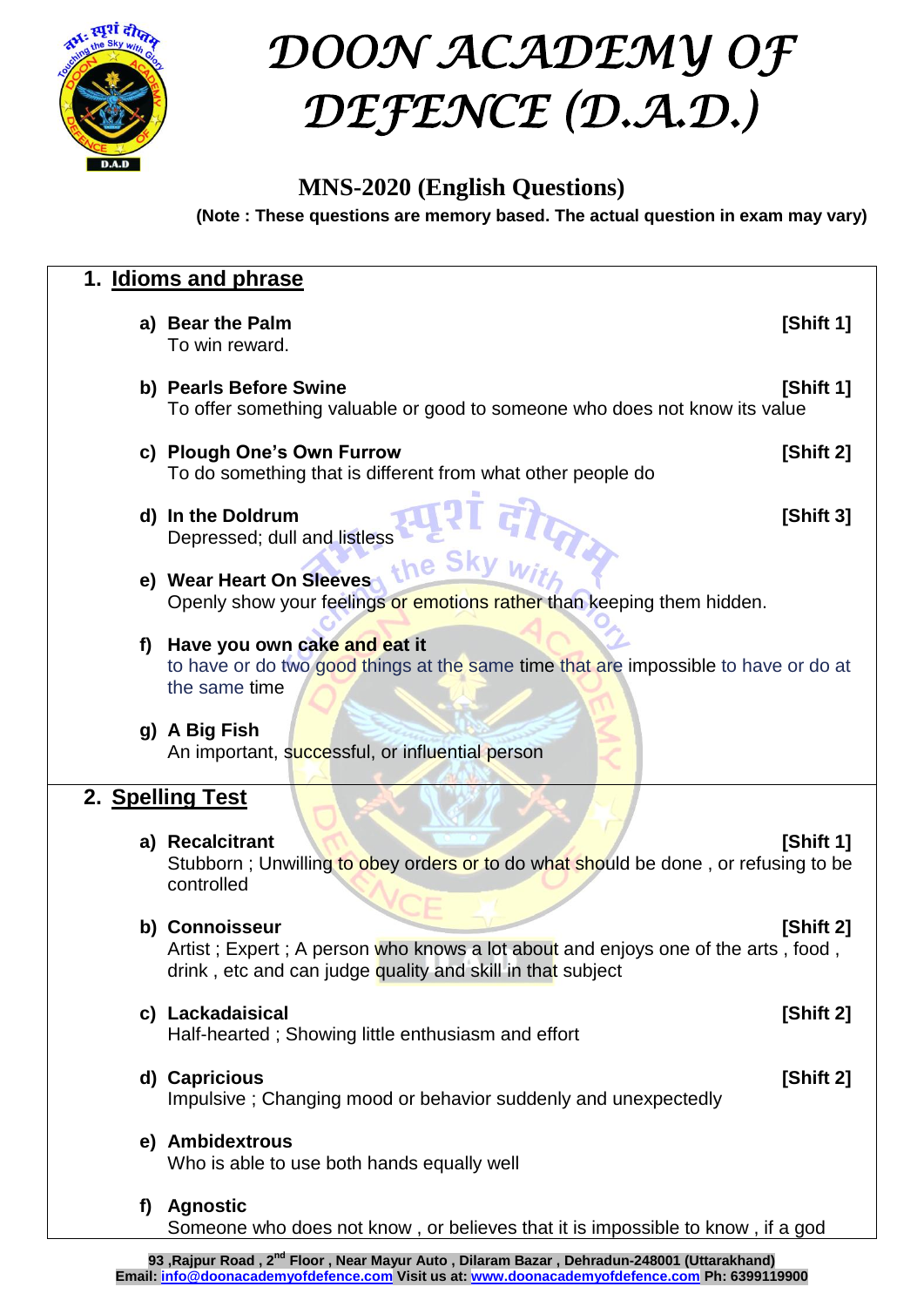| u<br>c |  |
|--------|--|
|        |  |

## **g) Flummoxed**

So confused that you do not know what to do

#### **h) Renaissance**

Rebirth ; A new growth of activity or interest in something , especially art , literature or music

## **3. One word substitution a) Who can write with both hands [Shift 1]** Ambidextrous **b)** Place where government records are kept [Shift 2] Archive **c)** One who enjoys pain **[Shift 2]**<br>
Sadist the Sky with [Shift 2]<br>
[Shift 2] **Sadist d)** Word having two meaning **and in the same of the same of the same of the same of the same of**  $\mathbb{S}$ **hift 2]** Polysemy **e) One who criticize someone by writing article about him/ her** Lampoon **f) Group of sheep** Flock **4. Fill in the blanks a) Honesty is \_\_\_ best policy (a , an , the)** the **b) The first world war was \_\_\_\_in 1994. (begin , began , begun)** begin **c) \_\_\_\_\_ honour (a , an , the)** J.  $\Box$ An **5. Active / passive voice a) She will sing a song. [Shift 2]**  A song will be sung by her **b) Our forces has conquered the fort. [Shift 2]** The fort has been conquered by our forces. **c) They run a race. [Shift 2]** A race ran by them **6. Antonym / Synonym a) Arduous [Shift 1]**

**93 ,Rajpur Road , 2nd Floor , Near Mayur Auto , Dilaram Bazar , Dehradun-248001 (Uttarakhand) Email: info@doonacademyofdefence.com Visit us at: www.doonacademyofdefence.com Ph: 6399119900**